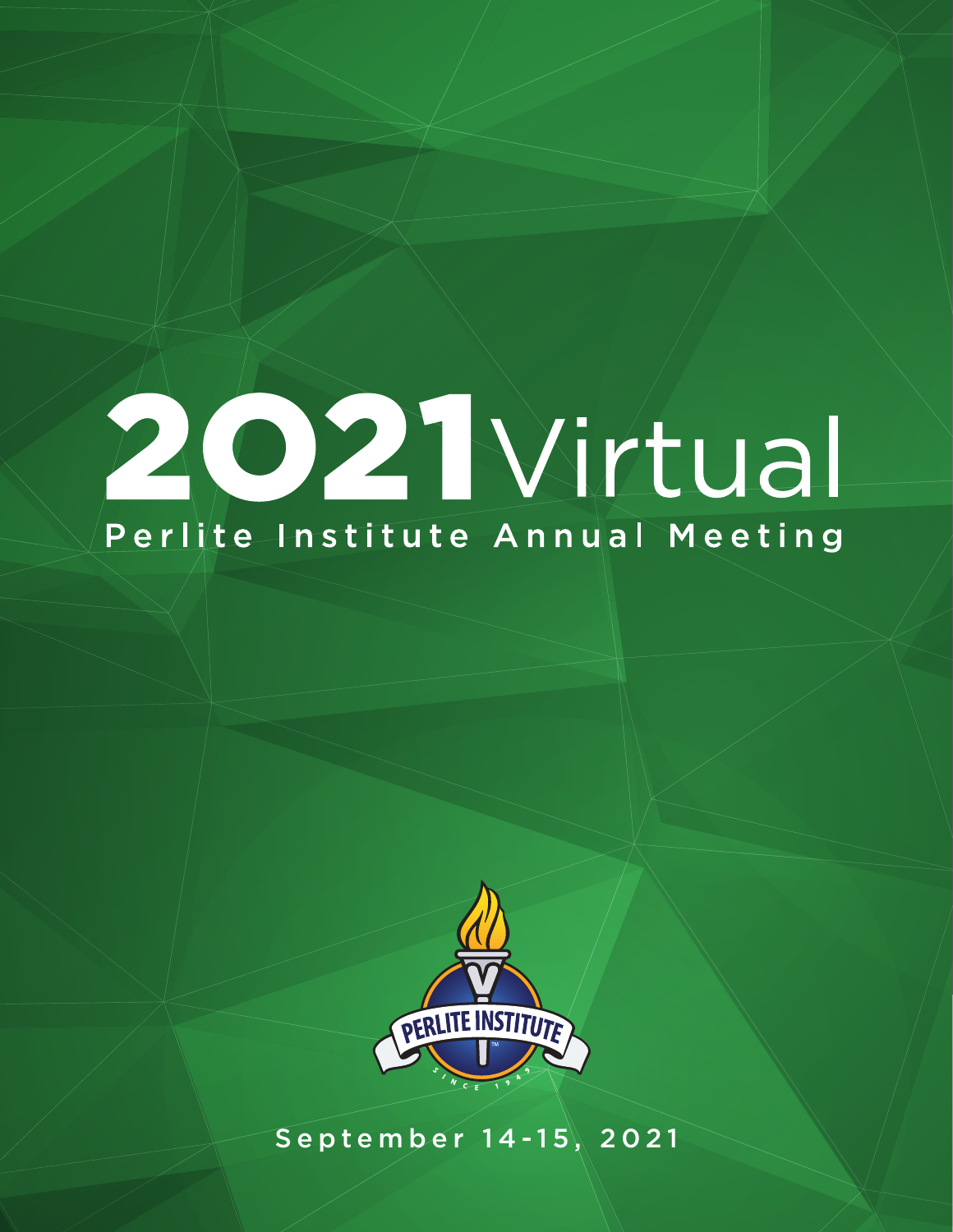*All sessions are in Eastern Time (ET).*

## **Tuesday, September 14, 2021**

| 1330 - 1400   1:30 p.m. - 2:00 p.m. | <b>Member Networking Session</b>                                                                                                                                                                                                                                                                                                                                                                                                                                                               |
|-------------------------------------|------------------------------------------------------------------------------------------------------------------------------------------------------------------------------------------------------------------------------------------------------------------------------------------------------------------------------------------------------------------------------------------------------------------------------------------------------------------------------------------------|
| 1400 - 1415   2:00 p.m. - 2:15 p.m. | Welcome<br>Keith Hoople, President, Perlite Institute                                                                                                                                                                                                                                                                                                                                                                                                                                          |
| 1415 - 1445   2:15 p.m. - 2:45 p.m. | <b>Attrition Test</b><br>Dr. Antonia Ekonomakou, Managing Director, in.mat-Lab<br>Achilleas Amanatidis, Principal Consultant, in.mat-Lab                                                                                                                                                                                                                                                                                                                                                       |
|                                     | We will review the proposed methodology for evaluating the resistance of bulk<br>expanded perlite to attrition.                                                                                                                                                                                                                                                                                                                                                                                |
|                                     | LiCom-Perl<br>Dr. Antonia Ekonomakou, Managing Director, in.mat-Lab<br>Achilleas Amanatidis, Principal Consultant, in.mat-Lab                                                                                                                                                                                                                                                                                                                                                                  |
|                                     | This presentation will give a brief overview of LiCom-Perl, a nationally funded<br>research and development project focused on the development of composite<br>lightweight materials with upgraded physicochemical functionality and improved<br>economic feasibility.                                                                                                                                                                                                                         |
| 1445 - 1455   2:45 p.m. - 2:55 p.m. | <b>Construction Committee Report</b><br>Konstantinos Mitsiou, Chair                                                                                                                                                                                                                                                                                                                                                                                                                            |
| 1455 - 1510   2:55 p.m. - 3:10 p.m. | <b>Break</b>                                                                                                                                                                                                                                                                                                                                                                                                                                                                                   |
| 1510 - 1555   3:10 p.m. - 3:55 p.m. | Navigating the Regulatory World of Pharmaceuticals and Cosmetics<br>Ken Wiener, Perlite Institute Health, Environmental and Regulatory Consultant                                                                                                                                                                                                                                                                                                                                              |
|                                     | Proven useful in potential pharmaceutical applications, perlite has no monographs<br>beyond the one that exists in the Food Chemical Codex. This poses a problem for<br>researchers, affiliated companies, perliters involved in the project and regulators who<br>may have some part to play in terms of potentially approving the applications. This<br>talk will go into the steps that may need to be taken to guide the perlite producer or<br>their customer(s) through the FDA process. |
| 1555 - 1605   3:55 p.m. - 4:05 p.m. | <b>Horticultural Committee Report</b><br>Reema Bolokbaeva, Chair                                                                                                                                                                                                                                                                                                                                                                                                                               |
| 1605 - 1620   4:05 p.m. - 4:20 p.m. | <b>Break</b>                                                                                                                                                                                                                                                                                                                                                                                                                                                                                   |
| 1620 - 1710   4:20 p.m. - 5:10 p.m. | <b>Hess Perlite Tour</b>                                                                                                                                                                                                                                                                                                                                                                                                                                                                       |
| 1710 - 1800   5:10 p.m. - 6:00 p.m. | <b>Perlite Institute Annual Business Meeting</b>                                                                                                                                                                                                                                                                                                                                                                                                                                               |